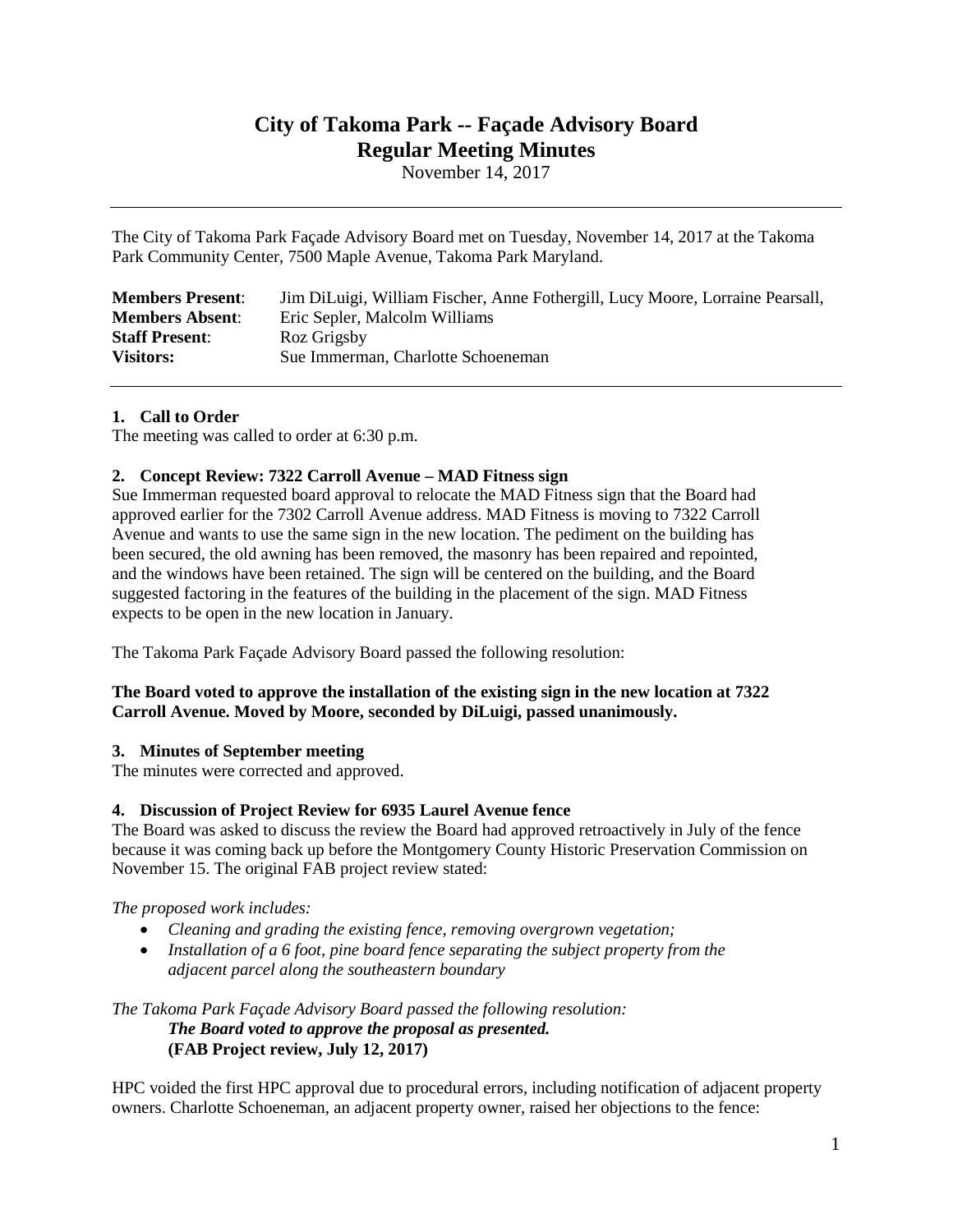--- The new fence runs parallel to an existing chain-link fence, which Schoeneman wanted removed. The HPC staff report recommends removing the old fence. The chain-link fence operates as a retaining wall.

--- Schoeneman stated that the new fence is too tall. The fence measures 36" at the front, steps up to 73" above grade, according to the HPC staff report. Schoeneman states that the fence is over 96" at the back of the adjacent property. Also, the 36" fence at the street blocks the view of cars backing out of the driveway.

--- Schoeneman stated that there are drainage problems on the lot. The HPC staff report notes that "several locations along the fence have been filled with soil. The applicant indicated that filling occurred to improve drainage….This has, however, raised the grade on the site so the fence is taller on the neighboring property." Schoeneman indicated that it has created new basement flooding and she feared that the dirt will erode. She wanted the drainage improved.

The Board has a practice of only reviewing a project when the applicant is present and the Board does not get involved in enforcement. The Board members discussed which issues were within the Board's purview and which issues come under the Department of Permitting Services. The bigger issue was doing retroactive reviews, which are problematic. The Board acknowledged that the adjacent neighbor was not notified as required in the County process.

The Board identified a discrepancy between the Board letter and the fence as built. The grade change was not part of the proposal brought before the Board in July and a property owner can't change the grade on a property that has an adverse impact on neighboring property. The Board discussed which side of the fence was finished.

The Board discussed the possibility and ramifications of rescinding the letter the Board sent to HPC in July. An option was for the Board to send a letter to HPC rescinding the July letter, saying the FAB review was based on incomplete information, as a way of putting it on record.

The Takoma Park Façade Advisory Board passed the following resolution:

## **The Board voted to rescind the July 12, 2017 project review letter with the following explanation: "The Board is concerned that the information provided at the time of the review may have been incomplete or inaccurate." Moved by Fischer, seconded by Pearsall, passed unanimously.**

Board members advised Schoeneman on methods of presenting her concerns to HPC at the November 15 review.

The Board discussed what kind of information and process they want in place moving forward. The Board wants more information, the complete HAWP as well as elevations, designs, photos, etc. The information will be needed by an applicant in order to get the required permits. Members of the Board asked staff to get more information in advance from applicants and get the agenda packet out earlier, balancing it with the need to be flexible to enable businesses owners to get through the process in a timely manner. The Board discussed the process of applicants getting on the agenda. Staff said that if someone asks to be on the agenda, staff adds them; there are no criteria to be added.

The Board discussed problems with retroactive permits. The Board could refuse to approve retroactive permits; ideally the Board role is to facilitate conversation with the applicant. The applicant can still get a permit if the Board notifies HPC that FAB chose not to weigh in on an application.

Fothergill mentioned that the HPC staff member, Scott Whipple, resigned and Phillip Estes is filling the position on an interim basis. She suggested inviting him to come meet the Board in the new year.